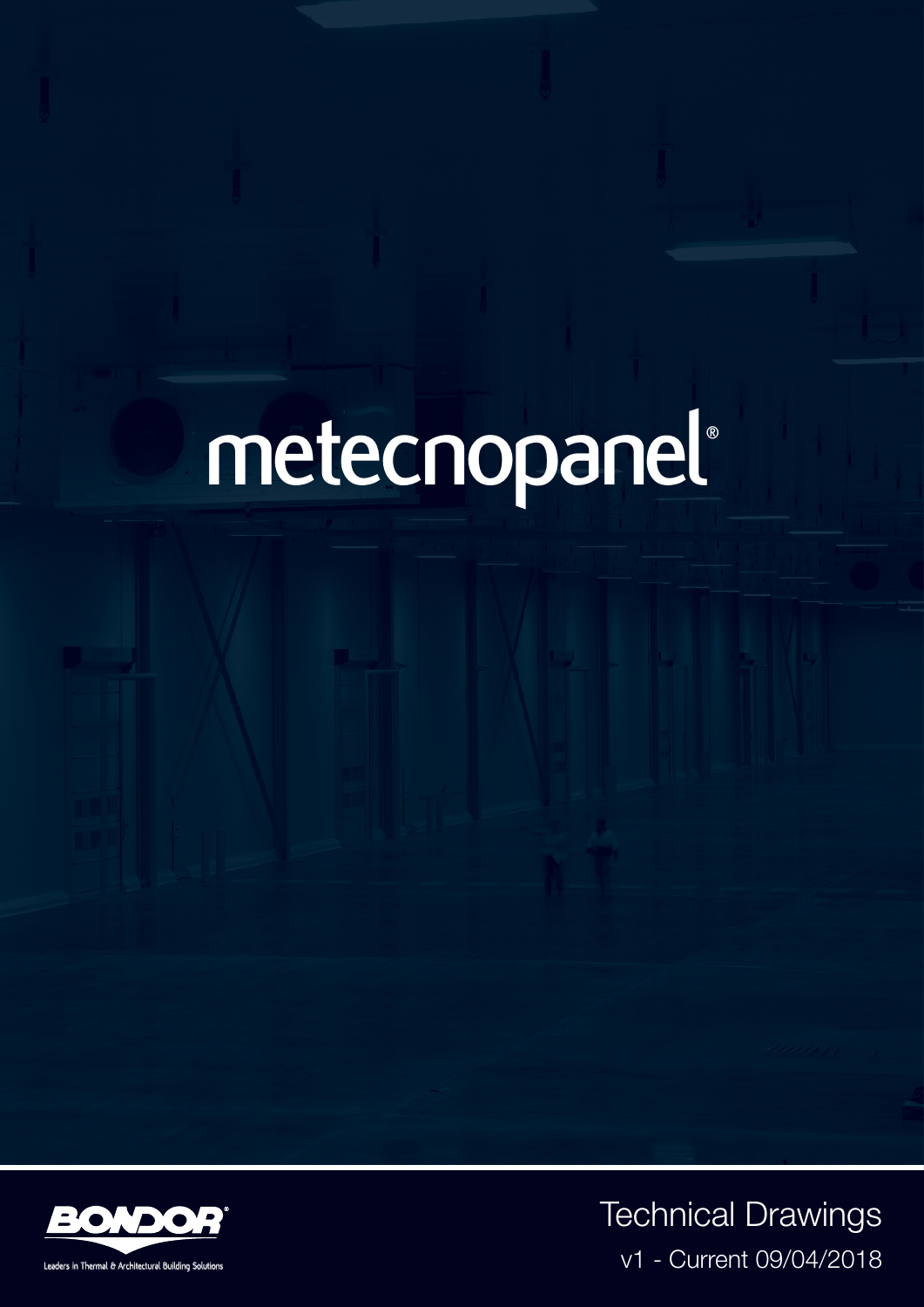

### **Contents**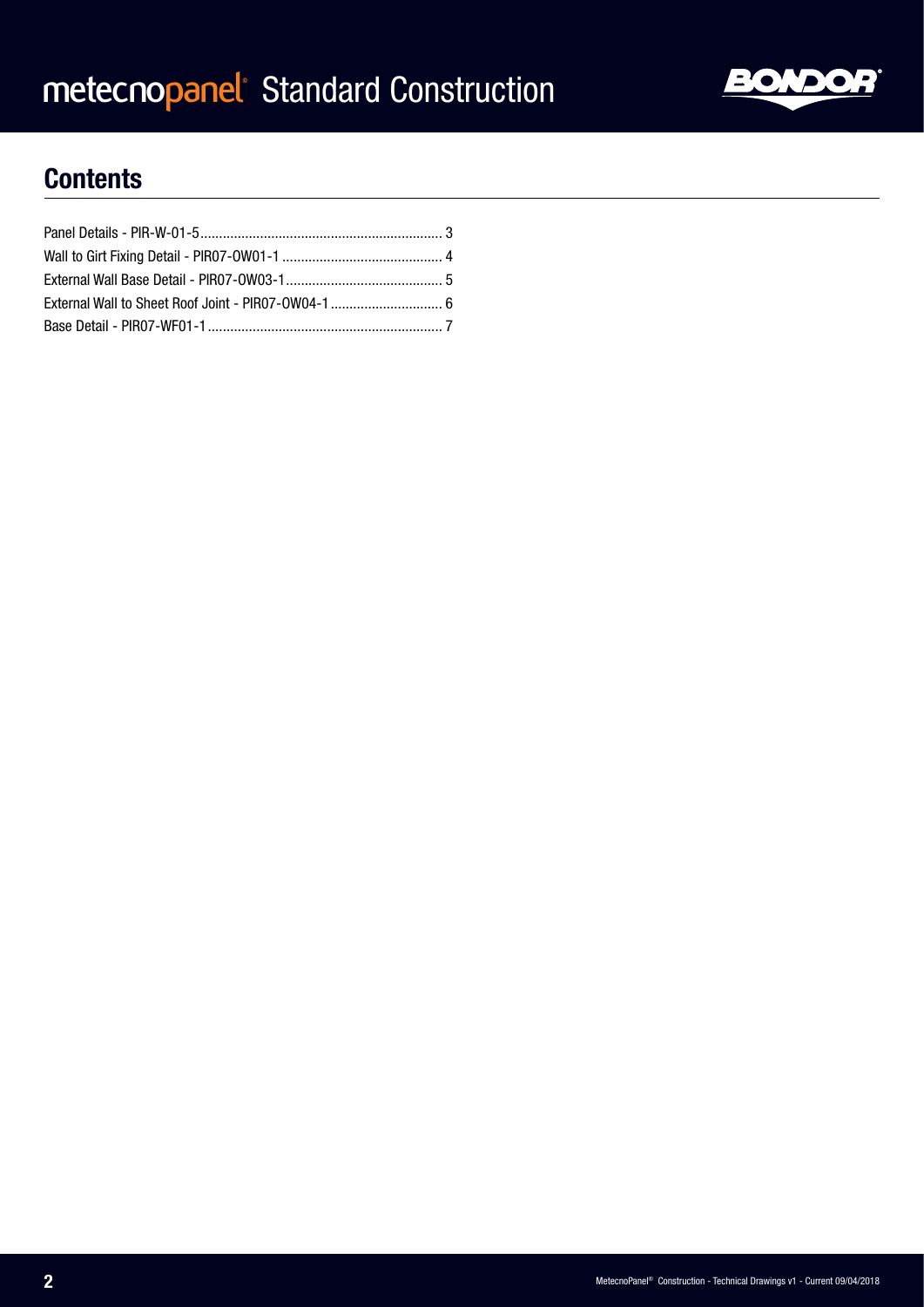

### **Panel Details - PIR-W-01-5**

#### **External Cladding**



#### Note:

- We recommend that you should engage your local Bondor® architectural specialist at design stage to ensure the panel system is designed to suit specific project requirements.
- All exposed core material is to be encapsulated with a non-combustible covering in order to achieve a BAL-40 or less. Panel by Bondor®, screw may be by Bondor®, all other items by others.
- 
- Additional construction details are available through the Bondor® Website Client Portal or by contacting a local Bondor® representative. www.bondor.com.au<br>• This drawing is copyright and the property of Metecno Pty Limit
-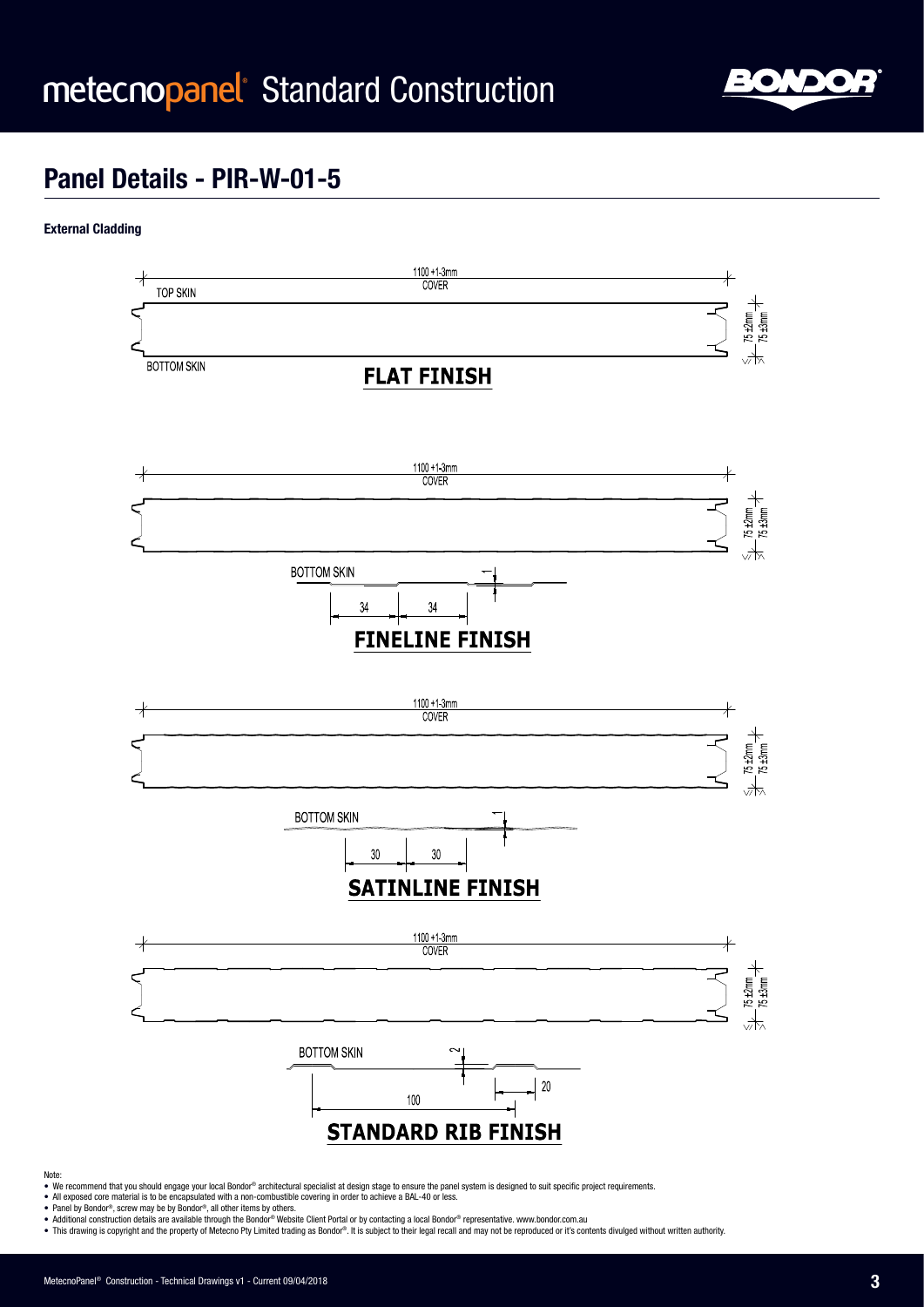

may not be reproduced or its contents divulged without

#### **Wall to Girt Fixing Detail - PIR07-OW01-1**

**External Vertical Cladding**



NUMBER OF GIRT FIXING PER PANEL VARIES WITH WIND LOADS REFER TO ENGINEER

SEALANTS ARE REQUIRED IN SOME APPLICATIONS BUT ARE NOT SHOWN

Note:

- . We recommend that you should engage your local Bondor® architectural specialist at design stage to ensure the panel system is designed to suit specific project requirements.
- All exposed core material is to be encapsulated with a non-combustible covering in order to achieve a BAL-40 or less.
- Panel by Bondor®, screw may be by Bondor®, all other items by others.
- Additional construction details are available through the Bondor® Website Client Portal or by contacting a local Bondor® representative. www.bondor.com.au
- This drawing is copyright and the property of Metecno Pty Limited trading as Bondor®. It is subject to their legal recall and may not be reproduced or it's contents divulged without written authority.

METECNOPANEL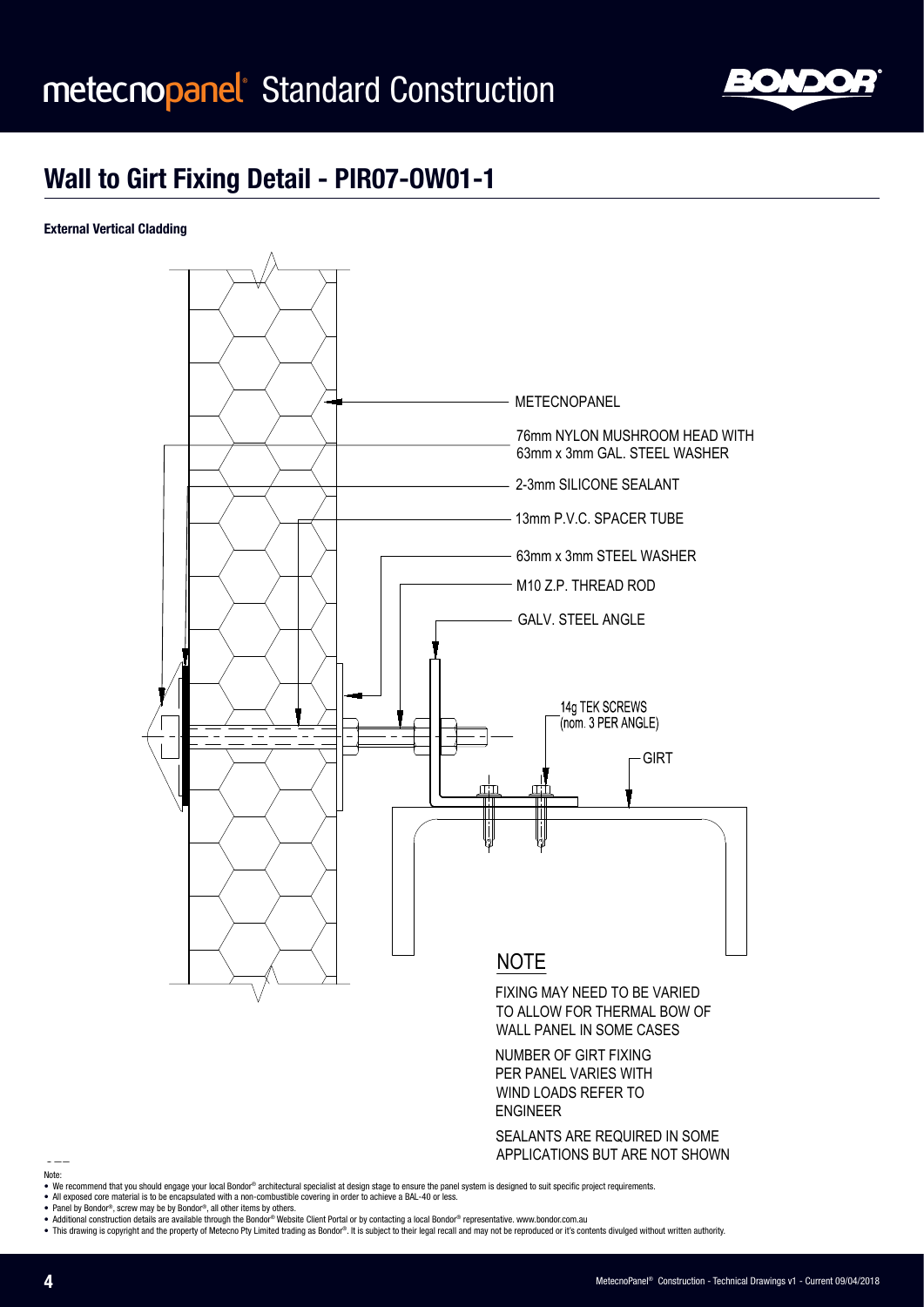

#### **External Wall Base Detail - PIR07-OW03-1**

**External Vertical Cladding**



Note:

- We recommend that you should engage your local Bondor® architectural specialist at design stage to ensure the panel system is designed to suit specific project requirements.
- All exposed core material is to be encapsulated with a non-combustible covering in order to achieve a BAL-40 or less.<br>• All exposed core material is to be encapsulated with a non-combustible covering in order to achieve
- 

 $A$ 

• Tanci by Bondor, server may be by Bondor, an other hern,

• Additional construction details are available through the Bondor® Website Client Portal or by contacting a local Bondor® representative. www.bondor.com.au<br>• This drawing is copyright and the property of Metecno Pty Limit This drawing is copyright and the property of Metecno Pt ® Website Client Portal or by contacting a local Bondor® representative. www.bondor.com.au<br>led trading as Bondor®. It is subject to their legal recall and may not be reproduced or it's contents divulged without written aut

03.04.2018

 $\mathbf{u}$  description Initial Initial Indian Initial Initial Indian Initial Indian Initial Indian Initial Indian Initial Indian Indian Indian Indian Indian Indian Indian Indian Indian Indian Indian Indian Indian Indian Ind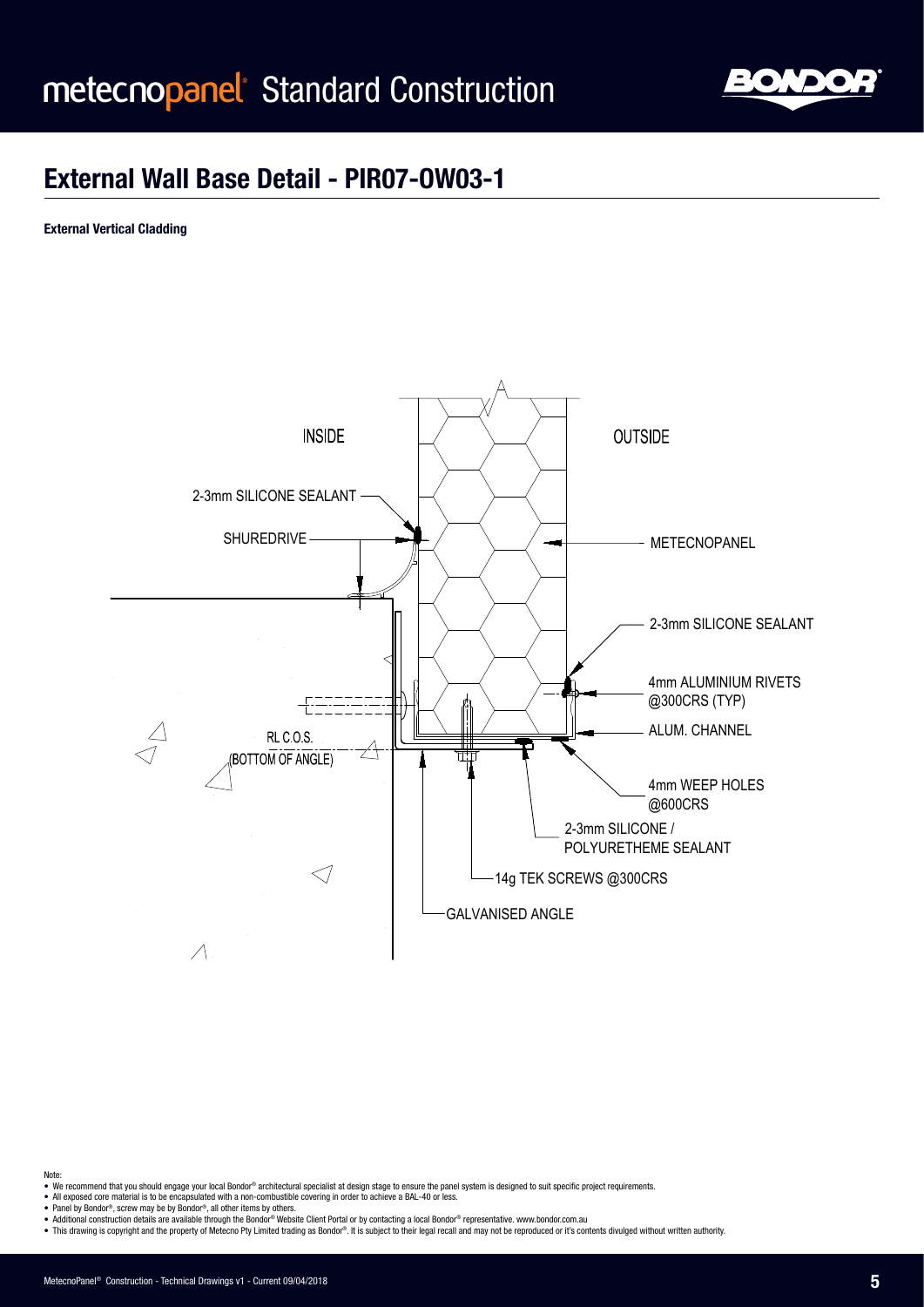

### **External Wall to Sheet Roof Joint - PIR07-OW04-1**

#### **External Vertical Cladding**



Note:

- We recommend that you should engage your local Bondor® architectural specialist at design stage to ensure the panel system is designed to suit specific project requirements.
- All exposed core material is to be encapsulated with a non-combustible covering in order to achieve a BAL-40 or less.<br>● Panel by Bondor®, screw may be by Bondor®, all other items by others.
- 
- 
- raner by sondor~, screw may be by sondor~, an onier nems by outers.<br>• Additional construction details are available through the Bondor® Mebsite Client Portal or by contacting a local Bondor® representative. www.bondor.

EXTERNAL WALL TO SHEET ROOF JOINT

BONDOR, ALL OTHER ITEMS BY OTHER ITEMS BY OTHER ITEMS BY OTHER ITEMS BY OTHER ITEMS BY OTHER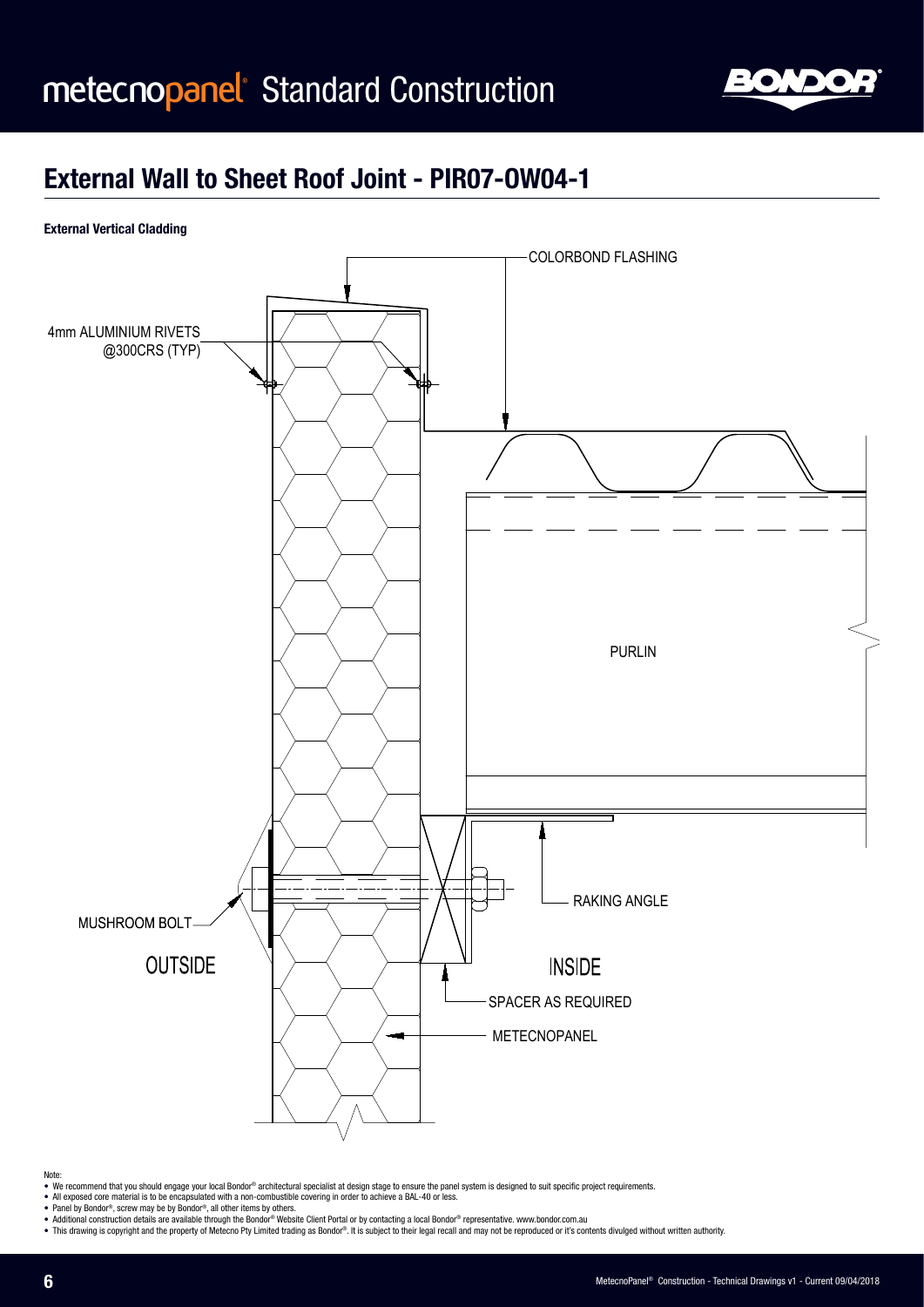

#### **Base Detail - PIR07-WF01-1**

**External Cladding**



- Note:
- We recommend that you should engage your local Bondor® architectural specialist at design stage to ensure the panel system is designed to suit specific project requirements.
- All exposed core material is to be encapsulated with a non-combustible covering in order to achieve a BAL-40 or less. Panel by Bondor®, screw may be by Bondor®, all other items by others.
- 
- omors.<br>® Website Client Portal or by contacting a local Bondor® rep<br>ed trading as Bondor®. It is subject to their legal recall and

Description

• Additional construction details are available through the Bondor® Website Client Portal or by contacting a local Bondor® representative. www.bondor.com.au<br>• This drawing is copyright and the property of Metecno Pty Limit

Date Rev Description Init

BONDOR, ALL OTHERS.